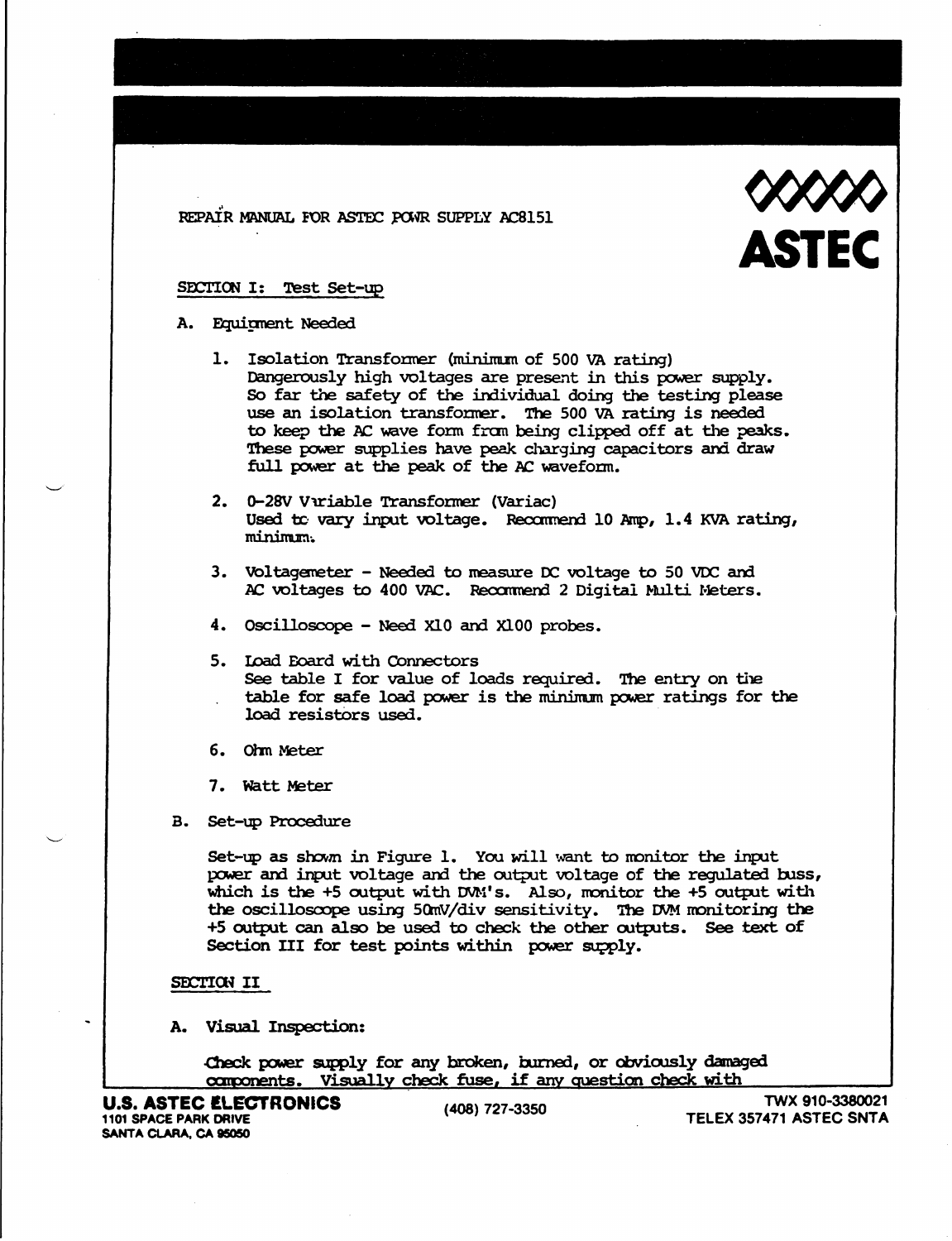#### B. Start-up

First note the position of the input voltage select wire. This wire can be found at the end of PCB opposite the input/output connectors. Make sure wire is in position corresponding to your test set-up 230V position if you are using l15V input. For the balance of this manual we will assume 230V operation. If *you* prefer 11SV operation divide applicable values in half. ".

Load power supply with minimum load as specified in Table I. Bring power up slowly with Variable Transformer while monitoring +SV output with scope and DVM and input with DVM and Wattmeter. If the Wattmeter shows significant power with low AC power being applied shut down and refer to Section III. Supply should start with approx. 80 l20VAC applied and should regulate when 190VAC is applied. If output has reached 5 volts, do a performance test as shown in Section IV. If there is no output refer to Section III.

## SECTION III: No Output

A. Check fuse.

If fuse is blown replace but do not apply power until cause of failure is determined.

B. Preliminary Check on Major Primary Components.

Check Thermister (R1), Diode Bridge (DB1), Power Tansistor (Q2), Catch Diode (D3), Turn-off Transistor (Q1), Emitter Resistor (R11), and D1.

C. Preliminary Check on Major Secondary Components.

Using ohm meter from output common to each output, with output loads disconnected, check for shorted rectifiers or capacitors. If +12V output is shorted also check crowbar SCR (SCRl) and Zener (Zl).

D. Check for B+

Set-up power supply and attach XIOO scope probe ground to end of Rll closest to input caps. Slowly turn up power and check for B+ on the plus (+) terminal of the Diode Bridge (OBI). With input at 190 VAC this point should be between 250-300 VOC. If this is not correct check fuse, thermister (R1), DB1, and if necessary R2, D3 and finally input capacitors C6, C7.

E. Check Ql Waveforms

Using XI00 probe on case of T03 package of Q2 check collector waveform. Transistor should be switching, correct waveform is shown in Fig.3. If this is not present check for shorted junctions on Q2. If ok check base waveform. Base of Q2 is the uppermost of the two center leads on back of Q2 heatsink, Correct waveform is shown in Fig. 3. If this waveform is not present check. L3, Ql, Dl, and secondary components Q3, D11, D12, D5, and L4. If any of the semi conductors are found shorted or inductors open replace.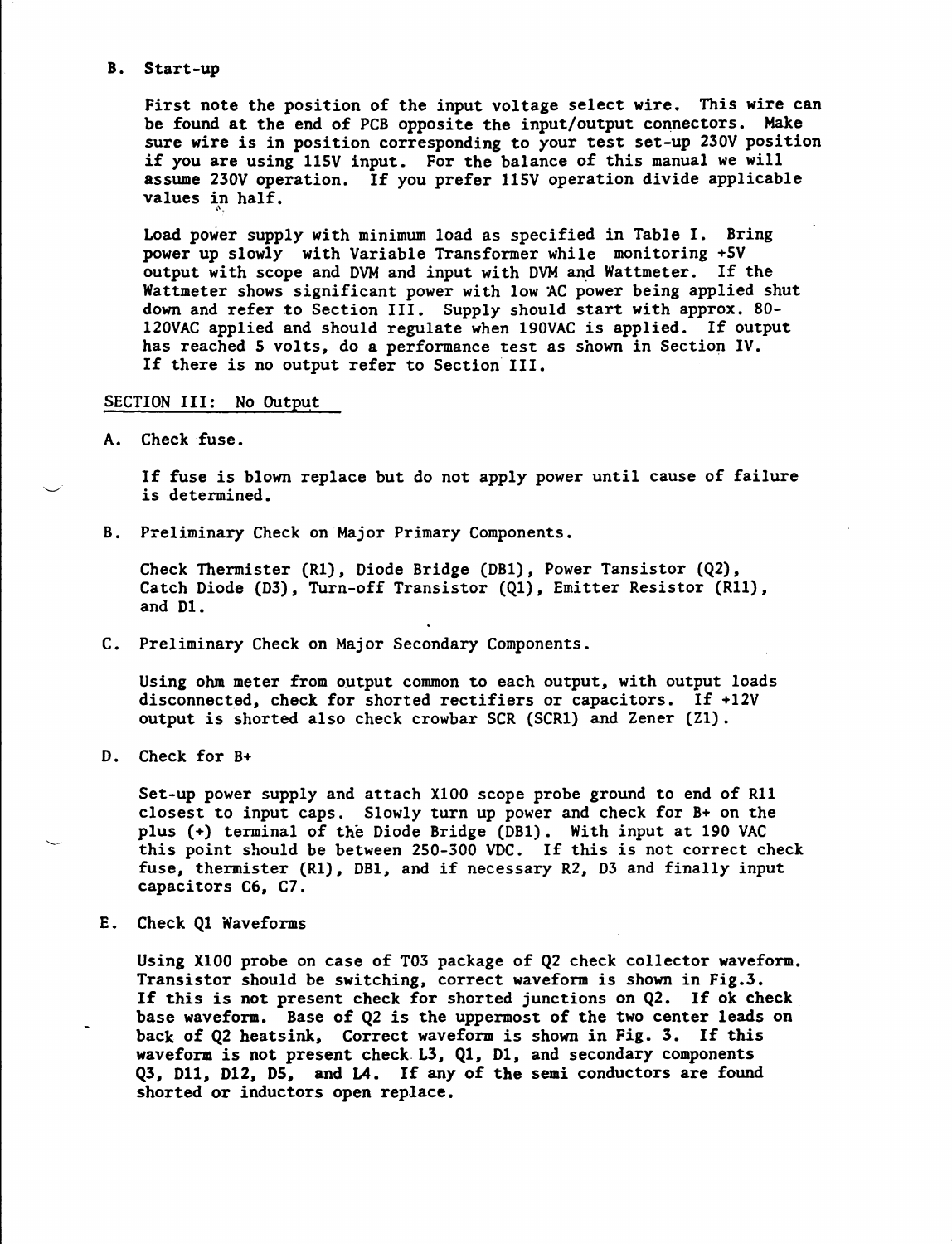# SECTION IV Performance test

program contracto

 $\theta_{\rm g}$ Each of these test conditions should be set-up and noted to be within the limits specified in Table II.

| <b>TEST</b>         | <b>INPUT</b>   | $+5$ LOAD  | $+12$ LOAD | $-12$ LOAD              |  |
|---------------------|----------------|------------|------------|-------------------------|--|
|                     |                |            |            |                         |  |
| $\mathbf{1}$        | <b>190 VAC</b> | <b>MAX</b> | <b>MAX</b> | $\bullet$<br><b>MAX</b> |  |
| $\overline{2}$      | <b>270 VAC</b> | <b>MAX</b> | <b>MAX</b> | <b>MAX</b>              |  |
| 3 <sup>1</sup>      | <b>220 VAC</b> | <b>MAX</b> | <b>MIN</b> | <b>MIN</b>              |  |
| $\ddot{\mathbf{4}}$ | <b>270 VAC</b> | <b>MIN</b> | <b>MIN</b> | <b>MIN</b>              |  |
| 5                   | <b>190 VAC</b> | <b>MIN</b> | <b>MIN</b> | <b>MIN</b>              |  |
|                     |                |            |            |                         |  |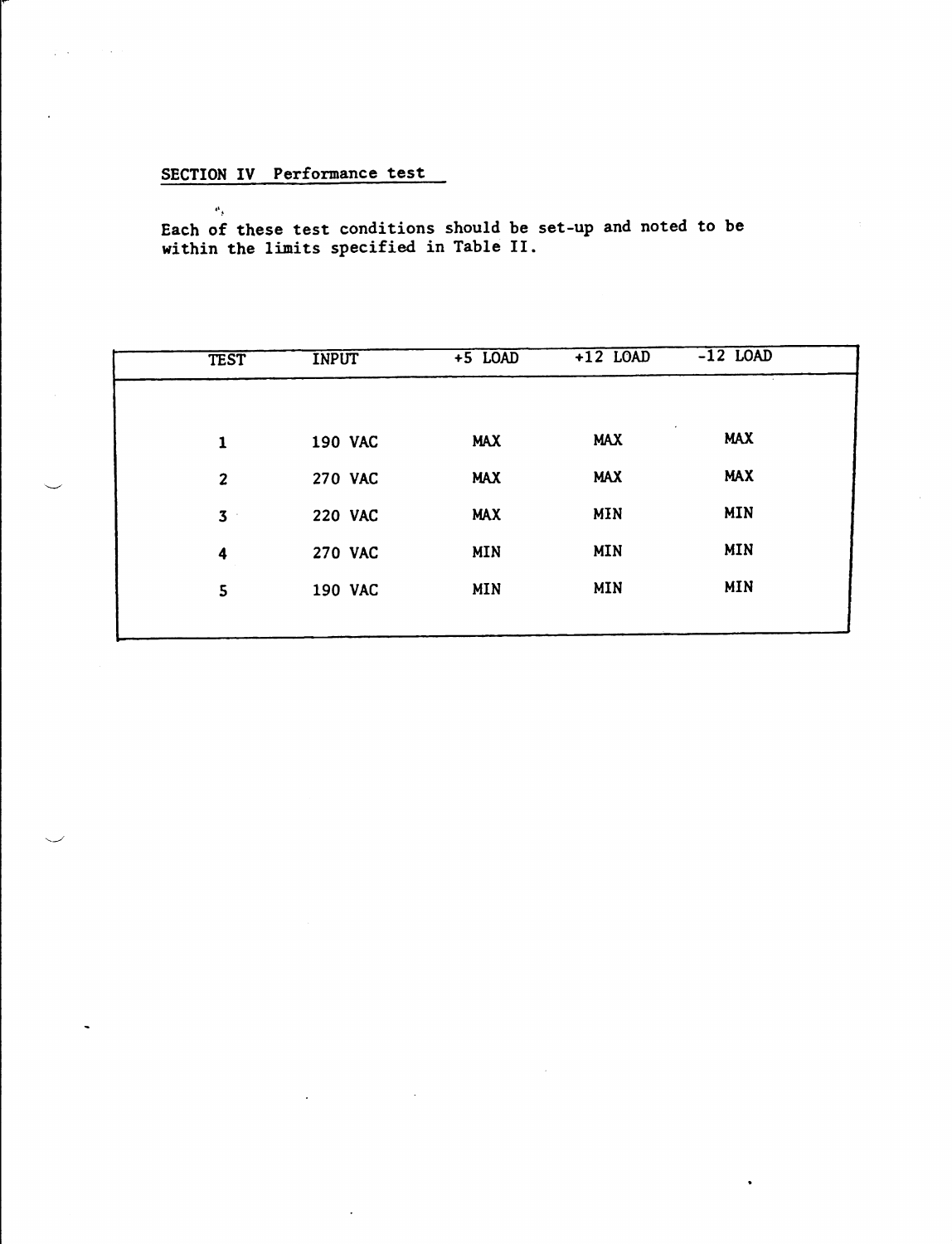# Table I: Load Board Values

 $\sim \alpha_{\rm s}$ 

 $\ddot{\phantom{a}}$ 

 $\sim$ 

| Output | Min Load | Load R      | Safe<br>Load Power | Max<br>Load | Load R      | Safe<br>Load Power |
|--------|----------|-------------|--------------------|-------------|-------------|--------------------|
| $+5$   | 0.45A    | 11.11 ohm   | 5 W                | 2.5A        | $2$ ohm     | 25 W               |
| $+12$  | 0.3A     | $.40$ ohm   | 8 W                | 2.02A       | $24.24$ ohm | 50 W               |
| $-12$  | 0        | $\mathbf 0$ | $\mathbf 0$        | 0.1A        | $120$ ohm   | 2 W                |
|        |          |             |                    |             |             |                    |

Table II: Voltage and Ripple Spec:

| Output | Min       | Max          | No Load           | Ripple      |  |
|--------|-----------|--------------|-------------------|-------------|--|
|        |           |              |                   |             |  |
| $+5$   | 4.75V     | <b>5.25V</b> | $\blacksquare$    | $50mV-P-P$  |  |
| $+12$  | 11.40V    | 12.60V       | $\qquad \qquad$   | $150mV-P-P$ |  |
| $-12$  | $-11.00V$ | 15.00V       | $\hbox{\small -}$ | $150mV$ P-P |  |
|        |           |              |                   |             |  |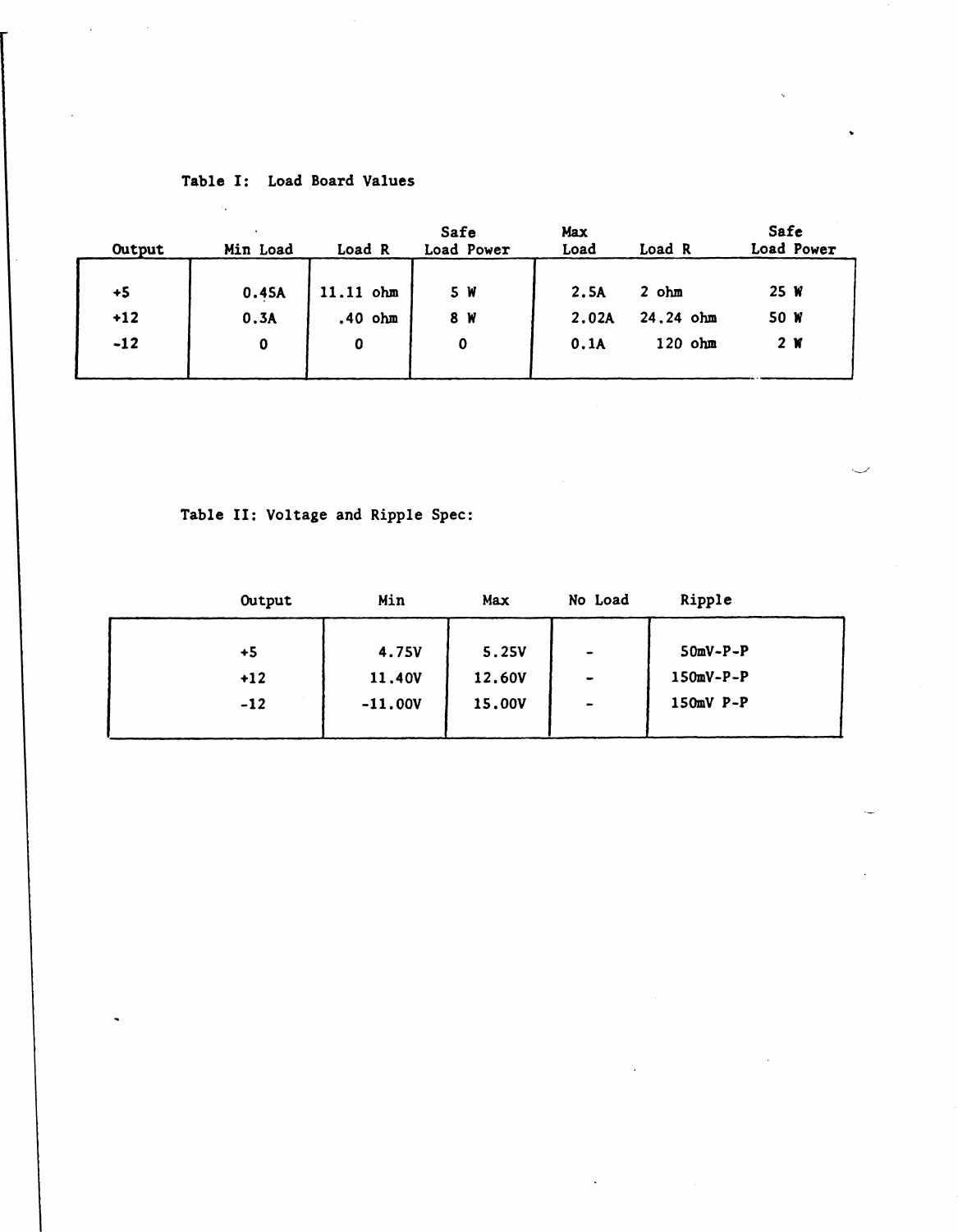|                            | <b>ASTEC COMPONENTS LTD.</b><br>HONG KONG                                                                                               |              | <b>BDIC22</b> |
|----------------------------|-----------------------------------------------------------------------------------------------------------------------------------------|--------------|---------------|
| $\infty$                   |                                                                                                                                         | Sheet 1 of 4 | $A - 4$       |
| B<br>E<br>$\mathbf c$<br>F |                                                                                                                                         |              |               |
| D<br>A<br>5/9/80           | <b>TITLE</b><br>COMPONENT CODE LIST                                                                                                     | AA11330      |               |
| D2.                        | Rectifier RGPIOJA ATION OF REPRODUCED IN WHOLE OR IN PART<br>.FLUT THE EXFIRESS PRIOR WHITTEN AUTHORIZATION<br>JE ASTEC CGMPONENTS LTD. | 226-10400060 |               |
|                            | AT  NO. INFORMATION SHALL NOT BE DISCLOSED.                                                                                             |              |               |
| DI                         | <b>ITHIS DOCURENT CONTAINS DATA AND INFORMATION</b><br>Rectifier RGP10A <sup>11,8Y</sup> TO ASTEC COMPONENTS LTD. THIS                  | 226-10400050 |               |
| C <sub>24</sub>            | MTL Poly Cap $0.22 \mu F + 20$ $250V$<br><b>STATEWENT</b>                                                                               | 058-22400130 |               |
| C <sub>21</sub>            | Elect Cap 2200uF +50 -10% 16V                                                                                                           | 057-22220020 |               |
| C <sub>20</sub>            | Elect Cap 470uF +50 -10% 25V                                                                                                            | 057-47120110 |               |
| C19                        | Elect Cap 330uF +100 -20% 16V                                                                                                           | 057-33120120 |               |
| C18                        | Elect Cap 330uF +100 -20% 16V                                                                                                           | 057-33120120 |               |
| C17                        | Elect Cap 1000uF +50 -10% 25V                                                                                                           | 057-10220040 |               |
| C <sub>16</sub>            | Elect Cap 1000uF +50 -10% 25V                                                                                                           | 057-10220040 |               |
| C15                        | Elect Cap 1000uF +50 -10% 25V                                                                                                           | 057-10220040 |               |
| C14                        | Poly Cap 0.22uF ±20% 100V                                                                                                               | 058-22400160 |               |
| C13                        | Poly Cap 0.022uF ±20% 50V                                                                                                               | 058-22300090 |               |
| C12                        | Poly Cap 0.22uF £0% 100V                                                                                                                | 058-22400160 |               |
| c11                        | Cer. Cap. 0.0luF ±20% 1KV Z5U                                                                                                           | 055-10368925 |               |
| C10                        | Cer. Cap. 0.01uF ±20% 1KV Z5U                                                                                                           | 055-10368925 |               |
| C <sub>9</sub>             | -Cer. Cap. 470pF ±0% 2KV 25P                                                                                                            | 055-47154426 |               |
| C8                         | Elect.Cap. 220uF +50-10% 10V                                                                                                            | 057-22120080 |               |
| C <sub>2</sub>             | Elect Cap. 100uF ±20% 250V                                                                                                              | 057-10120170 |               |
| C6                         | Elect Cap. 100uF ±20% 250y                                                                                                              | 057-10120170 |               |
| C <sub>5</sub>             | MTL Poly Cap 0.22uF ±20% 250V                                                                                                           | 058-22400130 |               |
| C <sub>4</sub>             | $^{\prime\prime}$ Cer. Cap. 4700pF $\pm 20$ * 400VAC                                                                                    | 055-47220001 |               |
| C <sub>3</sub>             | Cer. Cap. 4700pF ±20% 400VAC                                                                                                            | 055-47220001 |               |
| C <sub>2</sub>             | MP. Cap 0.1uF ±20% 250VAC                                                                                                               | 068-10400010 |               |
| c1                         | MP. Cap 0.0luF ±20% 250VAC                                                                                                              | 068-10300010 |               |

t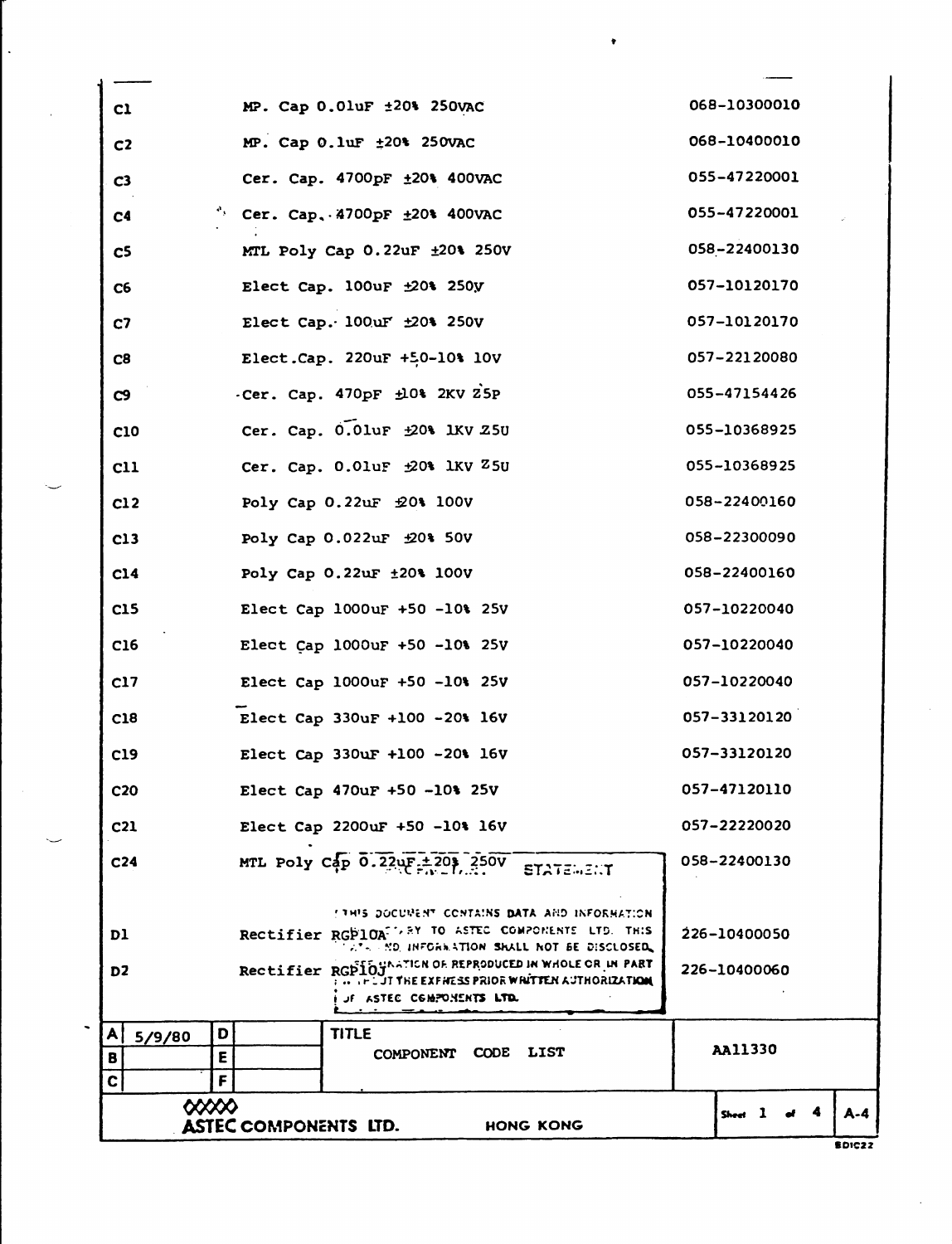| CODE             | <b>DESCRIPTION</b>                               | PART NUMBER                              |
|------------------|--------------------------------------------------|------------------------------------------|
| D <sub>3</sub>   | ŧ.<br>Rectifier RGP10M                           | 226-10400100                             |
| D4               | Rectifier 1N4001GP                               | 226-10400080                             |
| D5               | Silicon Diode 1N4606                             | 212-10700210                             |
| D6               | ۰.<br>Rectifier Assembly                         | 853-00200190                             |
| D7               | Rectifier Assembly                               | 853-00200190                             |
| D <sub>8</sub>   | Rectifier Assembly                               | 853-00200190                             |
| D <sub>9</sub>   | Rectifier RGP10B                                 | 226-10400070                             |
|                  |                                                  |                                          |
| D11              | ÷<br>Silicon diode 1N4606                        | 212-10700210                             |
| D12              | Silicon diode 1N4606                             | 212-10700210                             |
| <b>D13</b>       | Rectifier 1N4001GP                               | 226-10400080                             |
|                  |                                                  |                                          |
| DB1              | Bridge rectifier KBP10                           | 226-30500010                             |
|                  |                                                  |                                          |
| ICI              | Regulator TL431CLP                               | 211-10800100                             |
|                  |                                                  |                                          |
| L1               | Filter Choke Coil Assembly                       | 852-20100140                             |
| L2               | Filter Choke Coil Assembly                       | 852-20100140                             |
| L <sub>3</sub>   | Base Choke                                       | <b>328-00100030</b>                      |
| L <sub>4</sub>   | Choke 1.5mH                                      | 328-00100010                             |
| L5               | Filter Choke coil assembly                       | 852-20100180                             |
| L6               | Filter choke coil assembly                       | 852-20100180                             |
| L7               | Choke Coil                                       | 328-00100060                             |
| Q1               | NPN transistor SD467                             | 209-11700460                             |
| $\mathbf{Q}^2$   | Power Transistor                                 | 853-00400050                             |
| Q <sub>3</sub>   | PNP transistor SB561                             | 210-11700350                             |
| A<br>5/g/20<br>B | <b>TITLE</b><br>D<br>CODE LIST<br>COMPONENT<br>E | <b>AA11330</b>                           |
| C                | F                                                |                                          |
|                  | $\infty$                                         | 4<br>$A - 4$<br><b>2</b><br><b>Sheet</b> |
|                  | <b>ASTEC COMPONENTS LTD.</b><br>HONG KONG        |                                          |

**BDI022**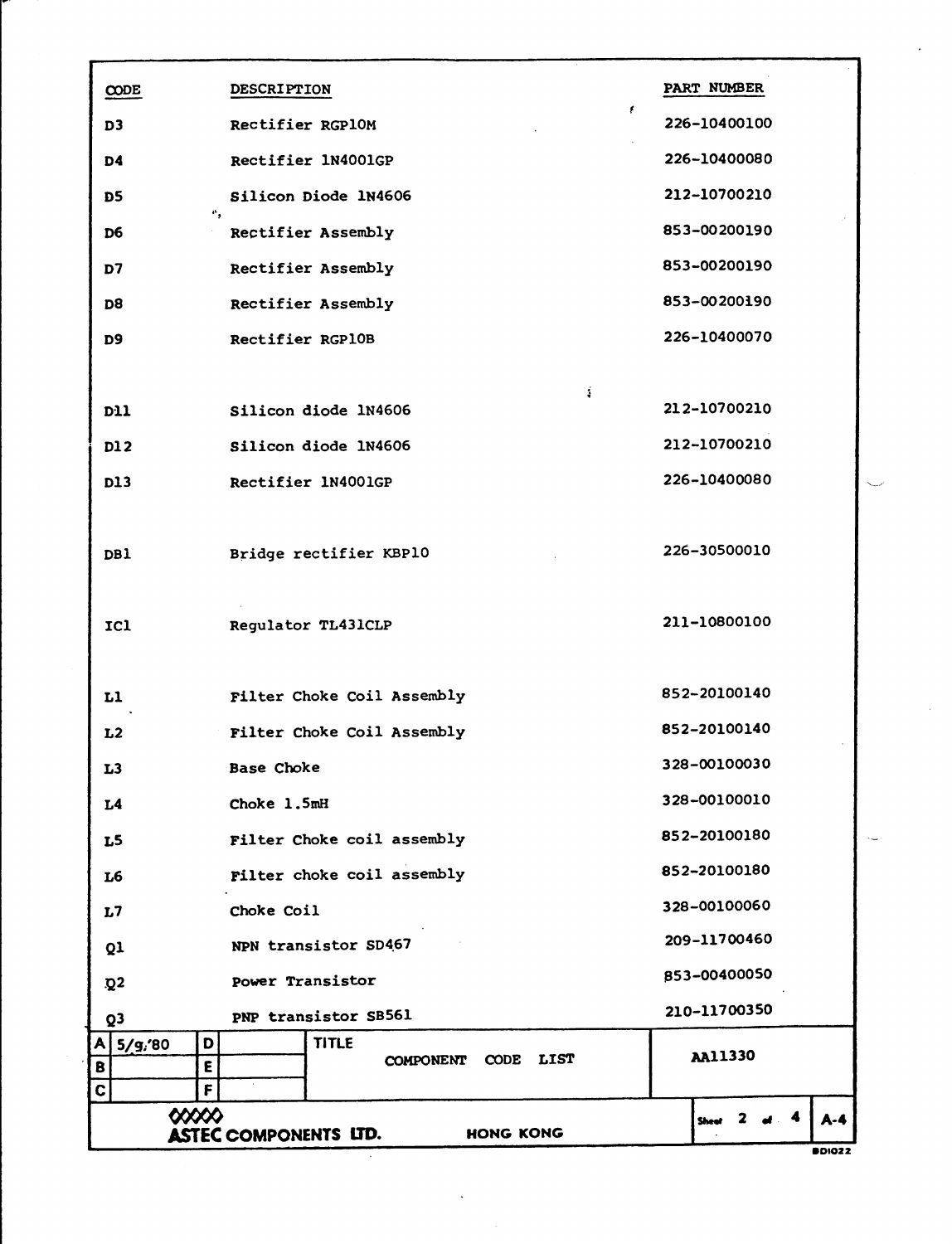|                 | <b>CODE</b>     |                              | <b>DESCRIPTION</b>                    |                                       | PART NUMBER        |               |
|-----------------|-----------------|------------------------------|---------------------------------------|---------------------------------------|--------------------|---------------|
|                 | R1              |                              | Thermistor 4R ±10%                    |                                       | 258-40970015       |               |
|                 | R2              |                              | Resistor carbon film 330K+5% YW       |                                       | 240-33406033       |               |
|                 | R3              |                              |                                       | Resistor metal oxide film 220R +5% lW | 248-22106052       |               |
|                 | R4              |                              | Resistor metal oxide film 33R±5% 2W   |                                       | 248-33006063       |               |
|                 | R <sub>5</sub>  |                              | <b>Resistor carbon film</b>           | 1K±5% 4W                              | 240-10206022       |               |
|                 | R6              |                              | Resistor carbon film 27R ±5% 4W       |                                       | 240-27006022       |               |
|                 | R7              |                              | Resistor carbon film68R ±5% Ww        |                                       | 240-68006022       |               |
|                 | R8              |                              | Resistor metal oxide film 120R ±5% lw |                                       | 248-12106052       |               |
|                 | R9              |                              | Resistor carbon film 10R ±5% 4W       |                                       | 240-10006022       |               |
|                 | R10             |                              | Resistor carbon film 10R ±5% 4W       |                                       | 240-10006022       |               |
|                 | <b>R11</b>      |                              | Resistor metal film 0.75R ±5% lW      |                                       | 247-07586054       |               |
|                 | R12             |                              | Resistor metal film 1R ±5% lw         |                                       | 247-10086054       |               |
|                 | R13             |                              | Resistor carbon film 5.6R ±5% 4W      |                                       | 240-56906022       |               |
|                 | R14             |                              | Resistor carbon film 68R ±5% WW       |                                       | 240-68006022       |               |
|                 | <b>R15</b>      |                              | Resistor carbon film 270R ±5% }W      |                                       | 240-27106033       |               |
|                 | R <sub>16</sub> |                              | Resistor carbon film 270R ±5% }W      |                                       | 240-27106033       |               |
|                 | R17             |                              | Resistor carbon film 8.2R ±5% WW      |                                       | 240-82906022       |               |
|                 | R18             |                              | Resistor carbon film 560R ±5% W       |                                       | 240-56106022       |               |
|                 | <b>R19</b>      |                              | Resistor carbon film 56R ±5% WW       |                                       | 240-56006022       |               |
|                 | <b>R20</b>      |                              | Resistor carbon film 56R ±5% WW       |                                       | 240–56006022       |               |
| <b>R21</b>      |                 |                              | Resistor carbon film 12K ±5% 4W       |                                       | 240-12306022       |               |
| R22             |                 |                              | Resistor carbon film 470R ±5% Ww      |                                       | 240-47106022       |               |
| R23             |                 |                              | Resistor metal film 4.7K ±2% WW       |                                       | 247-47015022       |               |
| R <sub>24</sub> |                 |                              | Resistor carbon film 68K ±5% Ww       |                                       | 240-68306022       |               |
| R <sub>25</sub> |                 |                              | Resistor metal film 22K ±2% }W        |                                       | 247–22025022       |               |
| R <sub>26</sub> |                 |                              | Resistor metal film 2.7K ±2% 4W       |                                       | 247-27015022       |               |
| A               | 5/9/80          | D                            | <b>TITLE</b>                          |                                       | <b>AA11330</b>     |               |
| B<br>C          |                 | E<br>F                       | <b>COMPONENT</b>                      | <b>CODE</b><br><b>LIST</b>            |                    |               |
|                 | ∞∞              | <b>ASTEC COMPONENTS LTD.</b> |                                       | <b>HONG KONG</b>                      | Sheet <sub>3</sub> | A-4           |
|                 |                 |                              |                                       |                                       |                    | <b>BD'022</b> |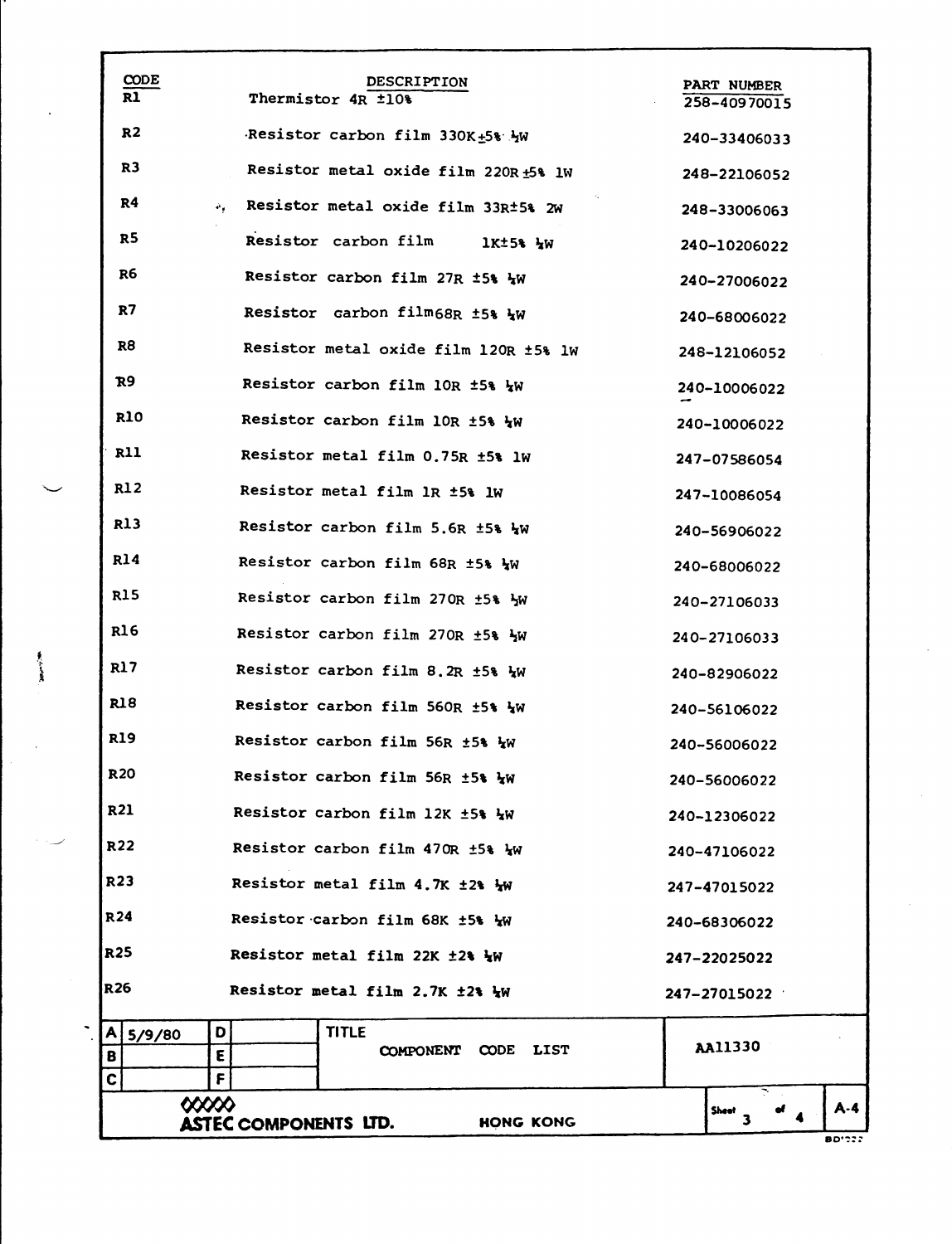| R <sub>27</sub><br>Resistor carbon film 12R ±5% WW<br>240-12006022<br>SCR C122F<br>227-13000010<br><b>SCR1</b><br>Common mode transformer assembly<br>852-20200950<br>T1<br>"'Power transformer assembly<br>851-10200940<br>T2<br>Control transformer assembly<br>852-10200680<br>T3<br>Zener diode 5.6V ±5% lW<br>222-56086002<br>Z <sub>1</sub><br>4<br><b>TITLE</b><br>$\blacktriangle$<br>5/9/80<br>D<br>B<br>$\mathsf E$<br><b>AA11330</b><br>COMPONENT CODE LIST<br>$\mathbf c$<br>F<br>$\infty$<br>$A-4$<br><b>Sheet</b><br><b>ASTEC COMPONENTS LTD.</b><br>HONG KONG | CODE | DESCRIPTION | PART NUMBER |  |
|------------------------------------------------------------------------------------------------------------------------------------------------------------------------------------------------------------------------------------------------------------------------------------------------------------------------------------------------------------------------------------------------------------------------------------------------------------------------------------------------------------------------------------------------------------------------------|------|-------------|-------------|--|
|                                                                                                                                                                                                                                                                                                                                                                                                                                                                                                                                                                              |      |             |             |  |
|                                                                                                                                                                                                                                                                                                                                                                                                                                                                                                                                                                              |      |             |             |  |
|                                                                                                                                                                                                                                                                                                                                                                                                                                                                                                                                                                              |      |             |             |  |
|                                                                                                                                                                                                                                                                                                                                                                                                                                                                                                                                                                              |      |             |             |  |
|                                                                                                                                                                                                                                                                                                                                                                                                                                                                                                                                                                              |      |             |             |  |
|                                                                                                                                                                                                                                                                                                                                                                                                                                                                                                                                                                              |      |             |             |  |
|                                                                                                                                                                                                                                                                                                                                                                                                                                                                                                                                                                              |      |             |             |  |
|                                                                                                                                                                                                                                                                                                                                                                                                                                                                                                                                                                              |      |             |             |  |
|                                                                                                                                                                                                                                                                                                                                                                                                                                                                                                                                                                              |      |             |             |  |
|                                                                                                                                                                                                                                                                                                                                                                                                                                                                                                                                                                              |      |             |             |  |
|                                                                                                                                                                                                                                                                                                                                                                                                                                                                                                                                                                              |      |             |             |  |
|                                                                                                                                                                                                                                                                                                                                                                                                                                                                                                                                                                              |      |             |             |  |
|                                                                                                                                                                                                                                                                                                                                                                                                                                                                                                                                                                              |      |             |             |  |
|                                                                                                                                                                                                                                                                                                                                                                                                                                                                                                                                                                              |      |             |             |  |
|                                                                                                                                                                                                                                                                                                                                                                                                                                                                                                                                                                              |      |             |             |  |
|                                                                                                                                                                                                                                                                                                                                                                                                                                                                                                                                                                              |      |             |             |  |
|                                                                                                                                                                                                                                                                                                                                                                                                                                                                                                                                                                              |      |             |             |  |
|                                                                                                                                                                                                                                                                                                                                                                                                                                                                                                                                                                              |      |             |             |  |
|                                                                                                                                                                                                                                                                                                                                                                                                                                                                                                                                                                              |      |             |             |  |
|                                                                                                                                                                                                                                                                                                                                                                                                                                                                                                                                                                              |      |             |             |  |

**BDI022**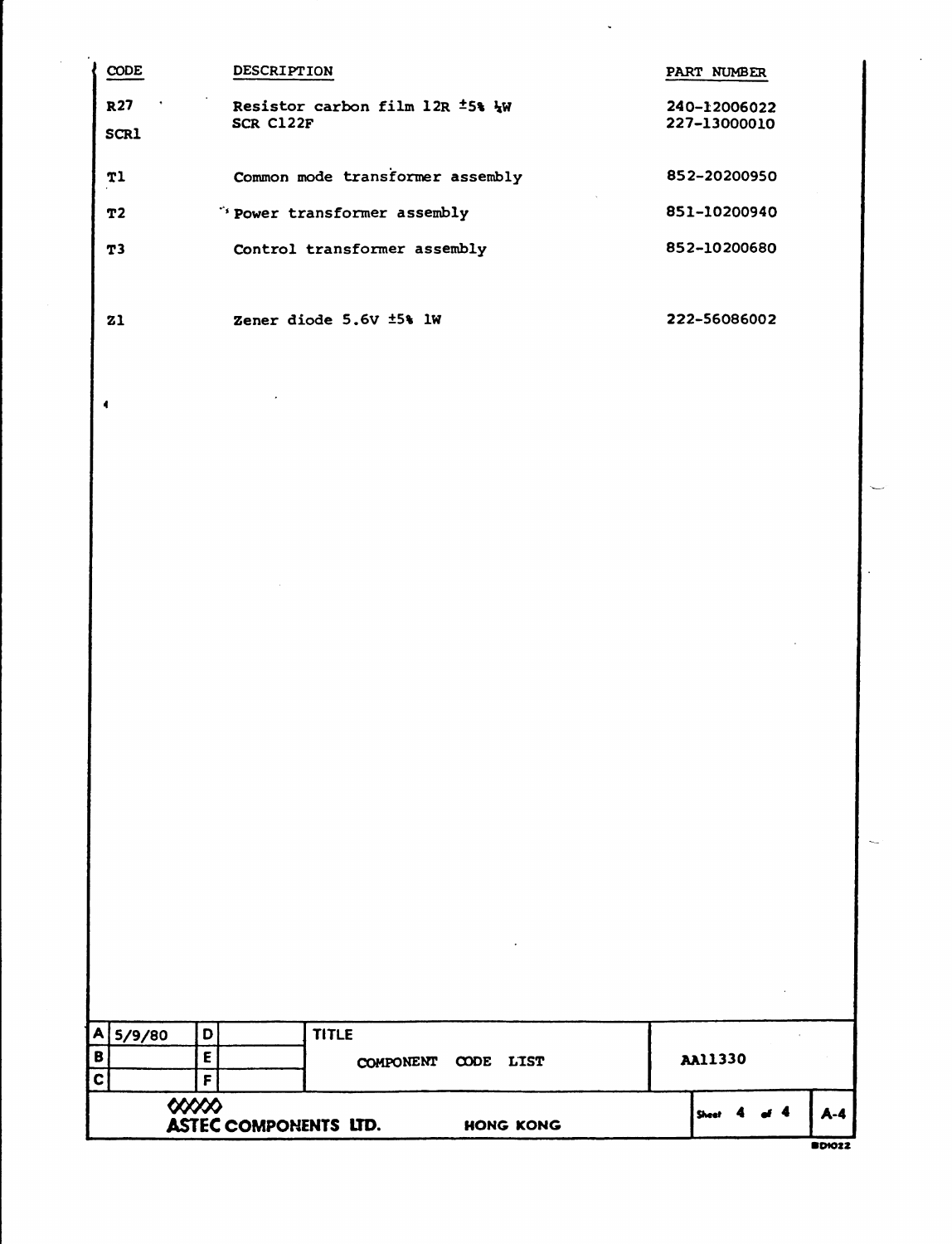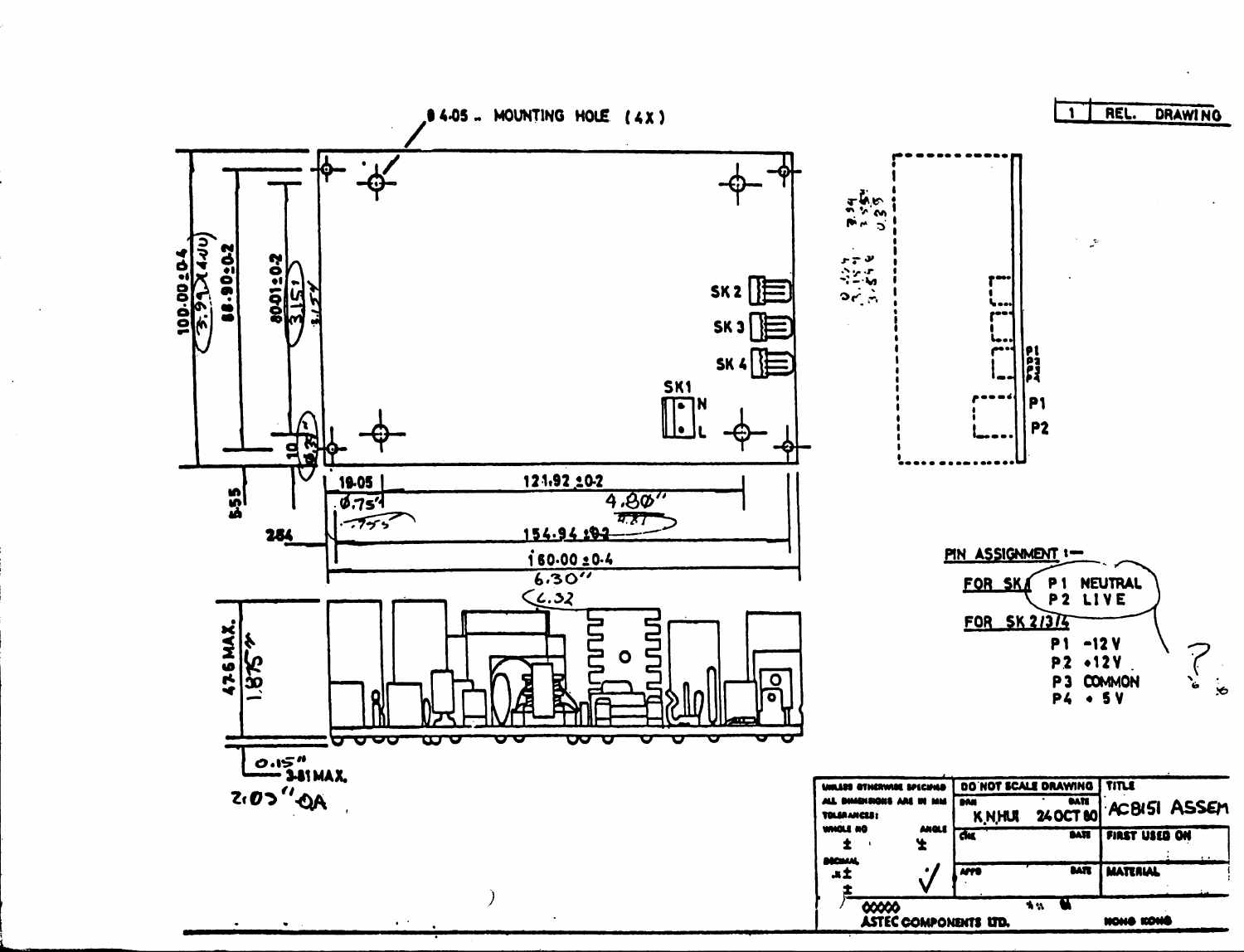

Fig. 2- Q2 Collector Waveform



100 V/Div 5 uSec/Div Input- 240 VAC

Loads-  $+502A$  $+1201A$  $-1200.1A$ 

Fig. 4 Pin Assignment



Fig. 3- Q2 Base Waveforms



 $1.0 V/Div$ 5 uSec/Div Input and Loads same as Fig. 2

For SK 1 P1- Neutral P2- Live

For Sk  $2/3/4$ P1--12 0.1A Max. P2- +12 2.02A Max. P3- Common P4- +5 2.5A Max.